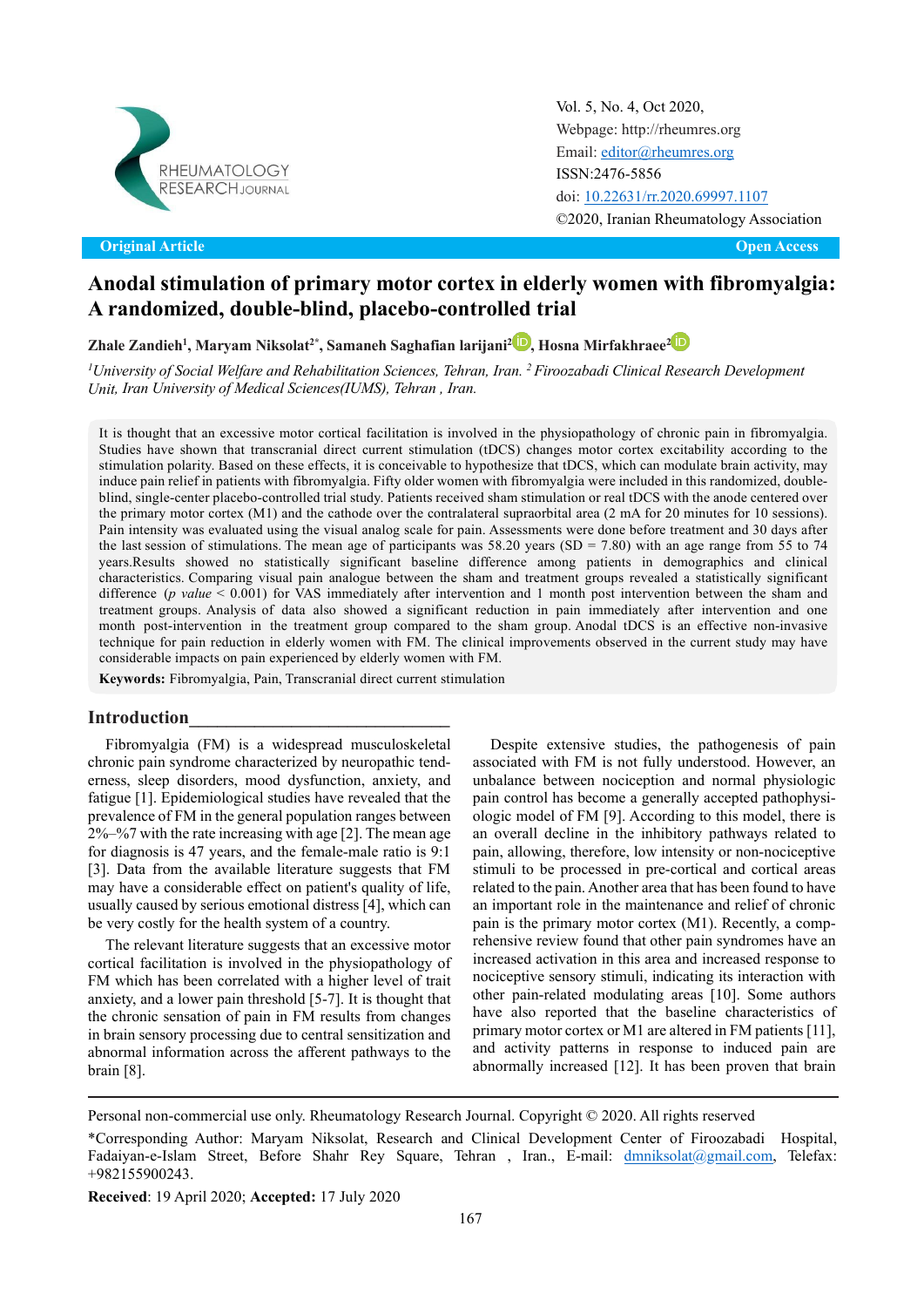Anodal stimulation of primary motor… **Anodal stimulation** of primary motor…

stimulation techniques, for example transcranial direct current stimulation (tDCS), modify the excitability of the M1 and change the pain level in FM [13-15]. Actually, tDCS as a noninvasive brain stimulation technique seems to be an effective method for reducing pain in FM patients [13, 16]. This technique is safe and painless with few complications that delivers a weak direct current stimulation (usually up to 2 mA) over the scalp, neuromodulating cortical areas by decreasing or increasing the neuronal firing threshold [17]. In fact, tDCS over the dorsolateral prefrontal cortex (DLPFC) increased the pain threshold [17] and relieved chronic pain in FM patients [18, 19].

Most studies in this field have focused on FM in the general population, while little attention has been given to FM symptoms occurring in elderly adults. Therefore, the current study investigated the effects of 10 sessions of M1 tDCS on pain intensity in older women with FM.

## **Materials and Methods\_\_\_\_\_\_\_\_\_\_\_\_\_\_\_\_\_\_**

### **Participants**

Fifty women (mean age of  $58.20 \pm 7.80$  years, age range from 55 to 74 years) with refractory FM (diagnosed according to the ACR 1990 criteria) were included in this randomized (random number table), double-blind, singlecenter, placebo-controlled trial study. Medication in all patients did not change during the 8 weeks before the start of the study, during the study, or in the follow-up period. Inclusion criteria comprised (1) females aged above 55 years; (2) mean pain score of at least 4 on the visual analog scale (VAS) preceding the clinical trial; (3) no history of neuropsychiatric or other chronic pain disorder; (4) no history of substance abuse or dependence except for nicotine; (5) no history of brain surgery, tumor, or intracranial metal implantation or seizure. Written informed consent was obtained from all participants before the study. After each session, patients were asked to report any complications. The study was performed in accordance with the Declaration of Helsinki, and the methods used in this study were approved by the Ethics Committee of Iran University of Medical Sciences, Tehran, Iran (IR.IUMS- .REC.1394.9211497002).

### **Study design**

Patients were divided into 2 intervention groups: anodal stimulation of M1 and sham stimulation. Participants were blinded to the intervention groups as was the therapist who performed the analysis. A baseline assessment of pain intensity was performed before stimulation sessions. Subjects then underwent 10 sessions of active or sham stimulation over a period of 3 weeks. Clinical assessments were performed again after the last stimulation session. Subjects then participated in follow-up assessment at 30 days after the final tDCS treatment session.

### **Questionnaires assessing the clinical characteristics**

<span id="page-1-0"></span>The visual analogue scale (VAS) was applied in the current study to assess the intensity of pain. This scale is a

validated questionnaire instrument with items rated from 0 to 10. VAS measurements were performed before and after the sessions and one month after the intervention and the active and sham stimulation groups were compared with each other. A higher score reflected a greater level of pain, and a lower score reflected a lower level of pain. VAS has been validated in the Iranian population [20]. Patients were asked to mark the number that best reflected the symptoms of pain at that moment. The Fibromyalgia Impact Questionnaire, a pain subscale, was also used to measure pain intensity. On the FIQ tool, the maximum score is 10, with scores of 10 representing higher pain intensity and lower scores representing lower pain intensity. It is also noteworthy that patients in this study were given a questionnaire on the adverse effects of tDCS so as to evaluate the adverse effects of the tDCS brain stimulation technique.

### **tDCS stimulation**

Patients received 10 daily sessions (3 sessions each week) of either sham stimulation or anodal stimulation of the left primary motor cortex (M1). Direct current (DC) was applied by a saline-soaked pair of surface sponges (25 cm2) and delivered by a specially developed, battery-driven, constant current stimulator with a maximum output of 4 mA (ATTENDA, Iran). For anodal stimulation of M1, the anode electrode was placed over C3 according to the 10–20 system for EEG electrode placement. The cathode electrode was placed over the contralateral supraorbital area. A constant current of 2 mA was applied for 20 min. The electrodes were placed in the same positions for sham stimulation as for anodal M1 stimulation, but the stimulator was turned off after 30 s of stimulation as previously described as being a reliable method of blinding [21].

### **Statistical Analysis**

Statistical analysis was performed using SPSS22.0 software (IBM, Armonk, NY, USA). Changes in VAS score and pain subscale of FIQ Questionnaire were considered as the primary outcome. The t-student test was used to compare outcomes in the two groups by time. Repeated measure (RM) ANOVA was also applied to consider the time trend as well as to assess differences in clinical variables across conditions. Differences were considered significant if *pvalue* <0.05.

### **Results\_\_\_\_\_\_\_\_\_\_\_\_\_\_\_\_\_\_\_\_\_\_\_\_\_\_\_\_\_\_\_\_**

Twenty-five patients were randomly assigned to the treatment group, and twenty-five were assigned to the sham group. The clinical and demographic characteristics of the enrolled patients are shown in **Table 1**. The results indicate that there was no statistically significant baseline difference in demographics and clinical characteristics. Comparing visual pain analog results revealed a statistically significant difference (*p value* = 0.001) for VAS immediately after intervention and one month post-intervention between sham and treatment groups (*p value* = 0.002) [\(Table 2\)](#page-2-0). No patient left the study. All patients tolerated the tDCS treatment well.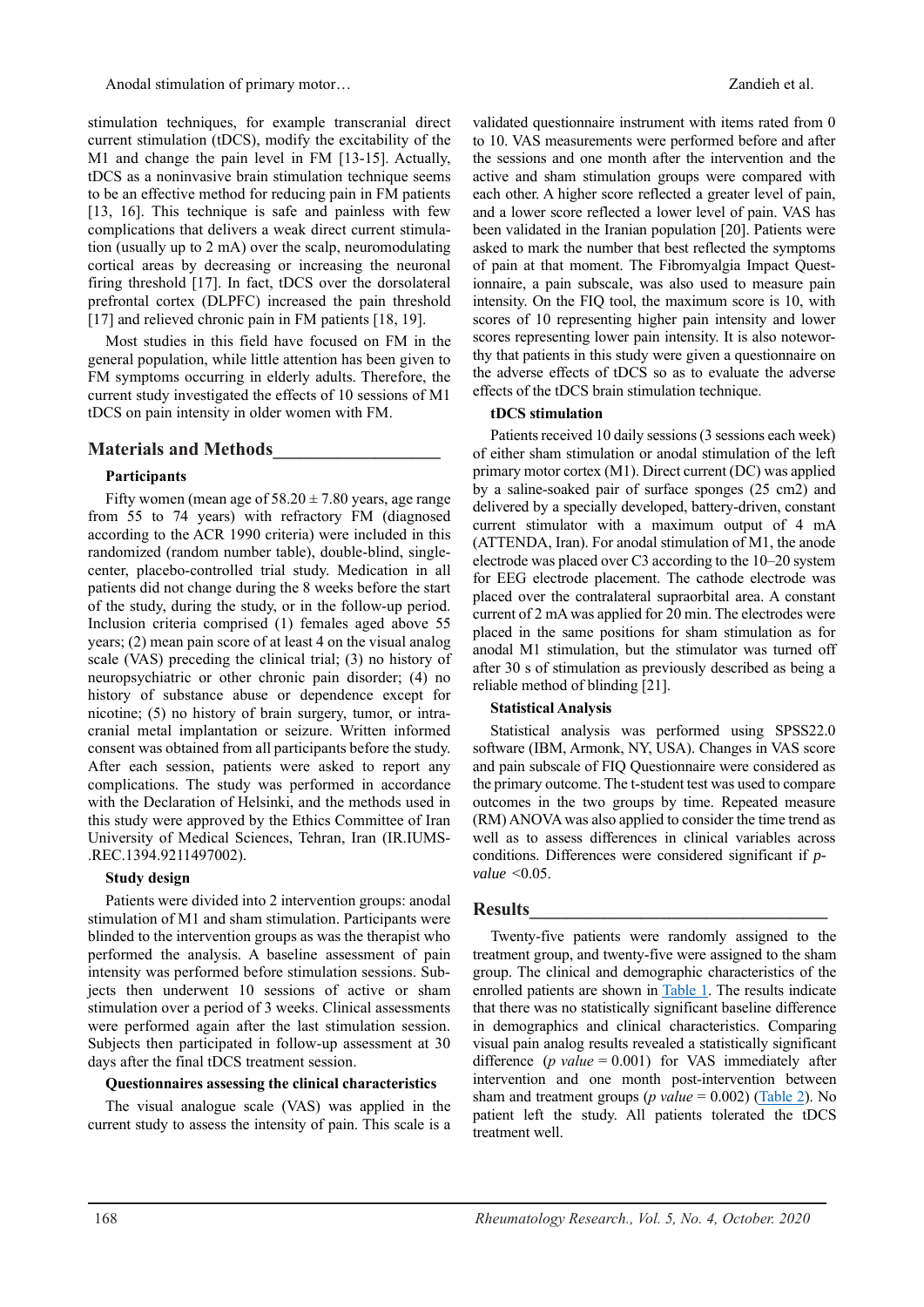| Table 1. Comparison of demographic properties between sham and treatment groups |  |
|---------------------------------------------------------------------------------|--|
|---------------------------------------------------------------------------------|--|

| Parameter      | <b>Treatment group</b> | Sham group       | p value (Independent T-<br>Test) |
|----------------|------------------------|------------------|----------------------------------|
| Age (Years)    | $58.8 \pm 40.00$       | 58.7±08.84       | 0.887                            |
| BMI $(kg/m2)$  | $25.3 \pm 82.64$       | $26.48 \pm 3.54$ | 0.518                            |
| Disease Length | $7.3 \pm 56.36$        | $6.2 \pm 24.78$  | 0.139                            |

<span id="page-2-0"></span>**Table 2.** Comparison of visual pain analog between sham and treatment groups at different times of study

| <b>Measurement time of VAS</b> | <b>Treatment group</b> | Sham group      | <i>p</i> value<br>(Independent T-Test) |
|--------------------------------|------------------------|-----------------|----------------------------------------|
| Before intervention            | $6.80 \pm 1.22$        | $7.28 \pm 1.33$ | 0.192                                  |
| Immediately after intervention | $5.04 \pm 0.97$        | $6.80 \pm 1.41$ | 0.001                                  |
| One month post-intervention    | $5.48 \pm 1.00$        | $6.92 \pm 1.32$ | 0.002                                  |

#### **Assessment of pain level**

Independent t-test results identified a significant pain reduction immediately after intervention (*p value*= 0.0001) and one month post-intervention ( $p$  *value* = 0.0001) in the treatment group compared to the sham group [\(Table 3\)](#page-2-1).

The RM ANOVA test was used to compare both outcome measurements between the two groups at three

different time points. The Machley sphericity assumption was established, the difference between the intervention and control groups was significant, and the trend of SF36 changes before the intervention compared to the next and one month later was significantly different (SF-36-Pain: F = 7.122, *p value*= 0.0001), (VAS: F = 7.301, *p value*   $= 0.0001$ ).

<span id="page-2-1"></span>**Table 3.** Comparison of SF-36-Pain between sham and treatment groups at different times of study

| <b>Measurement time of SF-36-</b><br>Pain | <b>Treatment group</b> | Sham group        | p value<br>(independent T-Test) |
|-------------------------------------------|------------------------|-------------------|---------------------------------|
| Before intervention                       | $31.80 \pm 18.37$      | $28.3 \pm 16.14$  | 0.478                           |
| Immediately after intervention            | $53.50 \pm 16.58$      | $35.40 \pm 11.58$ | $p$ -value=0.0001               |
| One month post-intervention               | $45.3 \pm 14.88$       | $31.00 \pm 12.03$ | $p$ -value=0.0001               |

### **Discussion\_\_\_\_\_\_\_\_\_\_\_\_\_\_\_\_\_\_\_\_\_\_\_\_\_\_\_\_\_\_\_\_\_\_\_\_\_\_\_\_\_\_\_\_\_\_\_\_\_\_\_\_\_\_\_\_\_\_\_\_\_\_\_\_\_\_\_\_\_\_\_**

To the best of our knowledge, the current study is the first to assess the effect of multiple sessions of anodal tDCS stimulation of M1 on pain intensity in elderly women with FM. Results from the present study indicate that 10 sessions of anodal tDCS treatment over the left M1 area induced significant, long-lasting, pain relief in older patients with FM. This study employed the tDCS noninvasive method for several reasons: it is easy to apply, it is a reliable and powerful technique for modulating brain activity, and it has an efficient sham condition [22] that is recommended mainly for FM studies.

A body of evidence confirms the relationship between FM-related pain and brain dysfunction: (i) Non–rapid eye

movement sleep is modified in FM patients so that it is directly associated with disease symptom severity [23, 24]; (ii) Depression is associated with FM such that some researchers even assume that depression and FM may have similar pathophysiological backgrounds [25, 26]; (iii) Antidepressants such as tricyclic ones may be efficacious in promoting pain relief in patients with FM and other pain syndromes [26, 27]; (iv) Neuroimaging observations have revealed that regional cerebral flow in the pain-related brain areas of FM patients, such as thalamic nuclei, differ with that of healthy individuals [28, 29].

A great number of studies in the literature also report on the powerful modulatory impacts of the tDCS technique on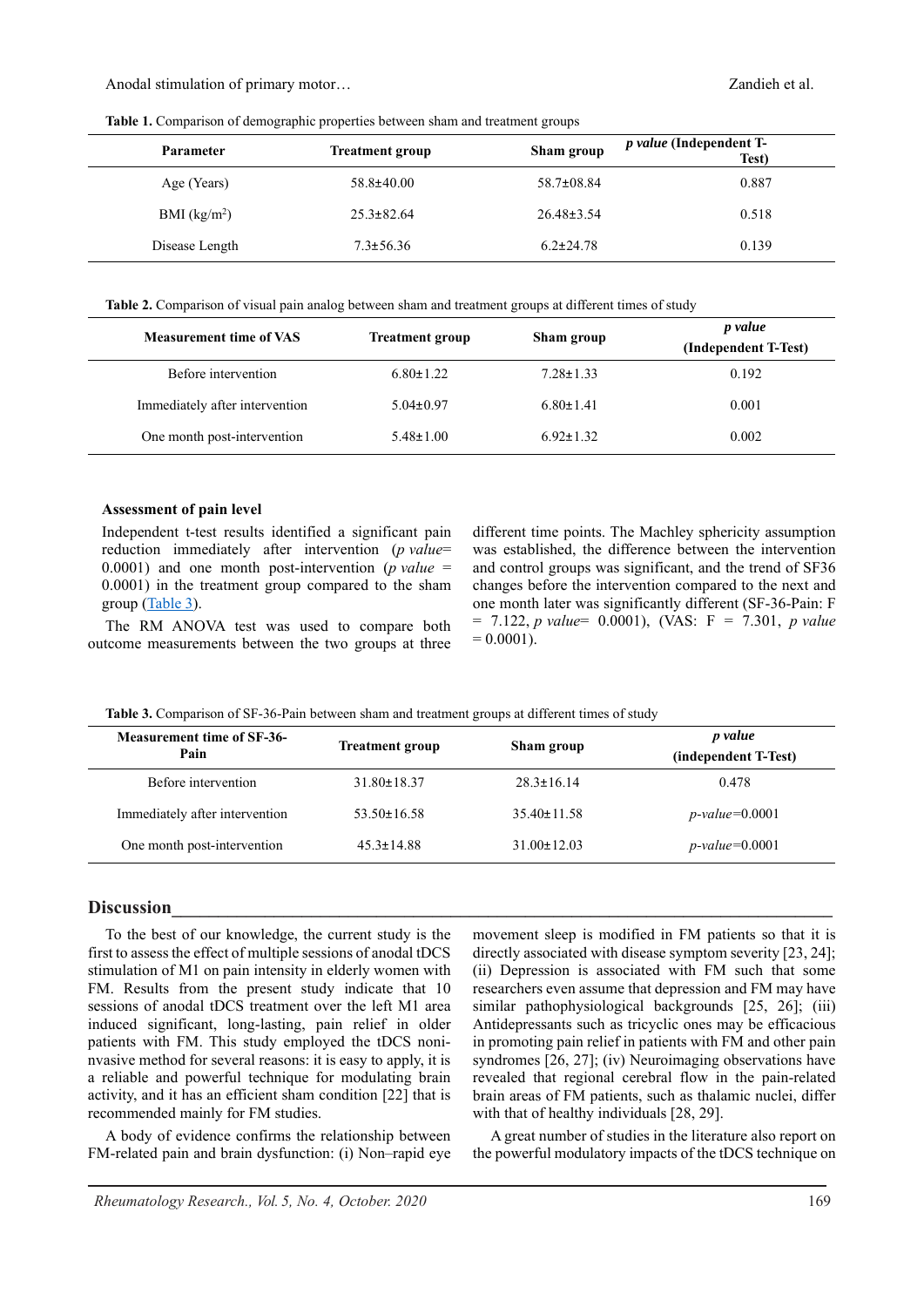Anodal stimulation of primary motor… **Anodal stimulation** of primary motor…

brain activity. Animal studies on how tDCS works have shown that polarizing currents applied to the special areas of the brain modulate cortical activity according to the stimulation polarity [30, 31]. This data was recently confirmed by pilot studies on humans in which anodal tDCS stimulation increased motor cortical excitability, while cathodal tDCS stimulation decreased it [32, 33]. Because tDCS alters the excitability of local cortices, it can modulate changes in FM-associated dysfunctional brain activity. Noting the increasing cortical excitability by anodal stimulation, it seems that reducing FM-associated pain results from an up-regulation of motor cortex excitability through indirect impacts of neural networks on thalamic nuclei (a pain-modulating area) [34, 35].

Regarding the above facts, the current study investigated the effects of 10 sessions of M1 tDCS on pain intensity in older FM patients. The findings of this study are in line with the evidence cited above. Other researchers have also confirmed the current results. For example, Lefaucheur et al. assessed the effects of active tDCS of the cortex in relieving pain. They concluded that patients who received active tDCS showed more significant pain improvement than patients who received sham stimulation [36]. Furthermore, Fregni et al. showed that anodal tDCS of the motor cortex in FM patients resulted in a significant improvement of pain in comparison with sham stimulation.

To recognize clinical properties that might be correlated with the tDCS treatment response, the current study conducted correlation tests with some demographic and clinical variables including age, BMI, and disease length. The data showed that there is no significant association between treatment and the studied demographic and clinical variables. This result is inconsistent with those of other studies. Fregni et al. found significant correlations, including a positive relationship between pain improvement and tender point scores and a negative relationship between pain improvement and BMI. They stated that the negative relationship between pain relief and BMI is intriguing and declared that being a surrogate of BMI for the clinical symptoms of FM can be a possible cause for this association. In fact, higher BMIs in FM patients result in higher resistance of the disease to treatment [37]. Thus, patients with more severe and refractory FM may have a poorer clinical outcome or might need more sessions of tDCS treatment to achieve the same level of pain relief.

# **Limitations\_\_\_\_\_\_\_\_\_\_\_\_\_\_\_\_\_\_\_\_\_\_\_\_\_\_\_\_**

Similar to any other study, this one has some limitations. In addition to the small sample size that may not be representative of the population, there are other drawbacks. First of all, only female patients were recruited, and the conclusions reached in this research are not extensible to males, because of the emotional differences between males and females (i.e. stress, fear, and anxiety). Thus, in this context, gender may be a significant confounding factor. Second, the current study did not include normal subjects (control group) for comparison with differences between patients and controls. Although the present results are important to understand the possible effects of tDCS on pain reduction in elderly women with FM, the data does not provide sufficient or reliable evidence to guide decision making in clinical settings.

# **Conclusion\_\_\_\_\_\_\_\_\_\_\_\_\_\_\_\_\_\_\_\_\_\_\_\_\_\_\_\_**

Taken together, the current results indicate that anodal tDCS is an effective non-pharmacological treatment for pain reduction in elderly women with FM. The clinical improvements observed in this study may have significant effects on older adults' quality of life. A further larger sample trial needs to be carried out to duplicate our results.

## **Acknowledgments\_\_\_\_\_\_\_\_\_\_\_\_\_\_\_\_\_\_\_\_\_\_\_**

The authors would like to acknowledge Iran's University of Medical Sciences, Tehran, Iran (Grant No:IR.IUMS.REC1392. 9211497002) for their financial support of this study.

# **Conflict of interest\_\_\_\_\_\_\_\_\_\_\_\_\_\_\_\_\_\_\_\_\_\_\_**

The authors declare they have no conflicts of interest.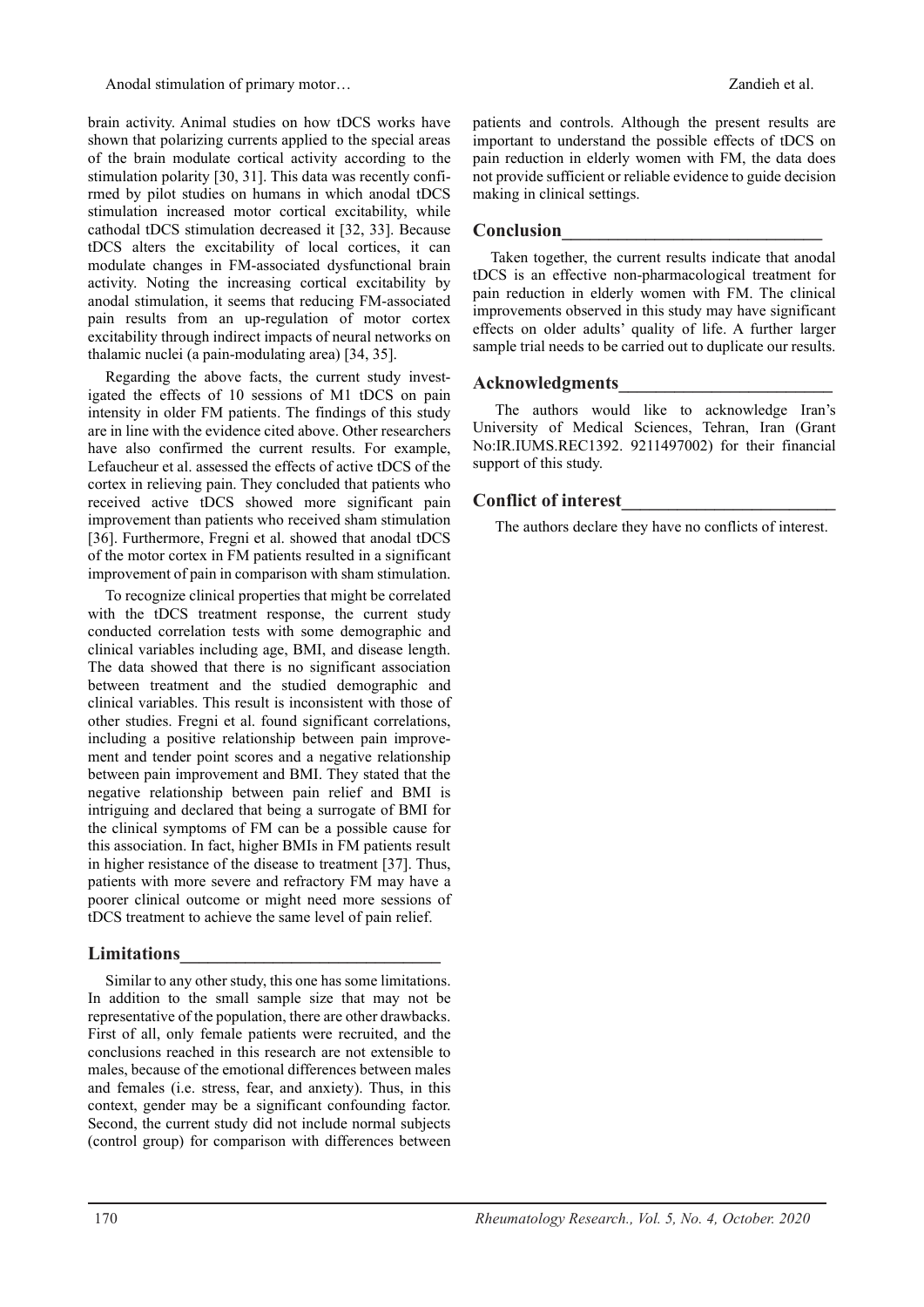Anodal stimulation of primary motor…  $Z$  and  $Z$  and  $Z$  and  $Z$  and  $Z$  and  $Z$  and  $Z$  and  $Z$  and  $Z$  and  $Z$  and  $Z$  and  $Z$  and  $Z$  and  $Z$  and  $Z$  and  $Z$  and  $Z$  and  $Z$  and  $Z$  and  $Z$  and  $Z$  and  $Z$  and  $Z$  and

# **References\_\_\_\_\_\_\_\_\_\_\_\_\_\_\_\_\_\_\_\_\_\_\_\_\_\_\_\_\_\_\_\_\_\_\_\_\_\_\_\_\_\_\_\_\_\_\_\_\_\_\_\_\_\_\_\_\_\_\_\_\_\_\_\_\_\_\_\_\_\_\_\_\_\_\_\_\_\_\_\_\_\_\_**

- 1. Wolfe F, Smythe HA, Yunus MB, Bennett RM, Bombardier C, Goldenberg DL*. et al*. The American College of Rheumatology 1990 Criteria for the Classification of Fibromyalgia. Report of the Multicenter Criteria Committee. *Arthritis Rheum* 1990; 33(2):160-72. doi: 10.1002/art.1780330203.
- 2. Wolfe F, Ross K, Anderson J, Russell IJ, Hebert L. The prevalence and characteristics of fibromyalgia in the general population. *Arthritis Rheum* 1995; 38(1):19-28. doi: 10.1002/art.1780380104.
- 3. Jones CJ, Rutledge DN, Aquino J. Predictors of physical performance and functional ability in people 50+ with and without fibromyalgia. *J Aging Phys Act* 2010; 18(3):353- 68. doi: 10.1123/japa.18.3.353.
- 4. Hauser W, Thieme K, Turk DC. Guidelines on the management of fibromyalgia syndrome - a systematic review. *Eur J Pain* 2010; 14(1):5-10. doi: 10.1016/j.ejpain.2009.01.006. doi: 10.1016/j.ejpain.2009.01.006.
- 5. Fitzcharles MA, Ste-Marie PA, Shir Y, Lussier D. Management of fibromyalgia in older adults. *Drugs Aging* 2014; 31(10):711-19. doi: 10.1007/s40266-014-0210-4.
- 6. Caumo W, Ruehlman LS, Karoly P, Sehn F, Vidor LP, Dall-Ágnol L*. et al*. Cross-cultural adaptation and validation of the profile of chronic pain: screen for a Brazilian population. *Pain Med* 2013; 14(1):52-61. doi: 10.1111/j.1526-4637.2012.01528.x.
- 7. Dall'Agnol L, Medeiros LF, Torres IL, Deitos A, Brietzke A, Laste G*. et al*. Repetitive transcranial magnetic stimulation increases the corticospinal inhibition and the brain-derived neurotrophic factor in chronic myofascial pain syndrome: an explanatory double-blinded, randomized, sham-controlled trial. *J Pain* 2014; 15(8):845- 55. doi: 10.1016/j.jpain.2014.05.001.
- 8. Derbyshire SW, Whalley MG, Oakley DA. Fibromyalgia pain and its modulation by hypnotic and non-hypnotic suggestion: an fMRI analysis. *Eur J Pain* 2009; 13(5):542- 50. doi: 10.1016/j.ejpain.2008.06.010.
- 9. Yunus MB. Fibromyalgia and overlapping disorders: the unifying concept of central sensitivity syndromes. *Semin Arthritis Rheum* 2007; 36(6):339-56. doi: 10.1016/j.semarthrit.2006.12.009.
- 10. Castillo Saavedra L, Mendonca M, Fregni F. Role of the primary motor cortex in the maintenance and treatment of pain in fibromyalgia. *Med Hypotheses* 2014; 83(3):332-36. doi: 10.1016/j.mehy.2014.06.007.
- 11. Mhalla A, de Andrade DC, Baudic S, Perrot S, Bouhassira D. Alteration of cortical excitability in patients with fibromyalgia. **Pain** 2010; 149(3):495-00. doi: fibromyalgia. *Pain* 2010; 149(3):495-00. doi: 10.1016/j.pain.2010.03.009.
- 12. Pujol J, López-Solà M, Ortiz H, Vilanova JC, Harrison BJ, Yücel M*. et al*. Mapping Brain Response to Pain in Fibromyalgia Patients Using Temporal Analysis of fMRI. *PLOS ONE* 2009; 4(4):e5224. doi: 10.1371/journal.pone.0005224.
- 13. Fregni F, Gimenes R, Valle AC, Ferreira MJ, Rocha RR, Natalle L*. et al*. A randomized, sham-controlled, proof of principle study of transcranial direct current stimulation for the treatment of pain in fibromyalgia. *Arthritis Rheum* 2006; 54(12):3988-98. doi: 10.1002/art.22195.
- 14. Mendonca ME, Santana MB, Baptista AF, Datta A, Bikson M, Fregni F*. et al*. Transcranial DC stimulation in fibromyalgia: optimized cortical target supported by highresolution computational models. *J Pain* 2011; 12(5):610- 17. doi: 10.1016/j.jpain.2010.12.015.
- 15. Riggs A, Patel V, Paneri B, Portenoy RK, Bikson M, Knotkova H. At-Home Transcranial Direct Current Stimulation (tDCS) With Telehealth Support for Symptom Control in Chronically-Ill Patients With Multiple Symptoms. *Front Behav Neurosci* 2018; 12:93. doi: 10.3389/fnbeh.2018.00093.
- 16. Sampson SM, Rome JD, Rummans TA. Slow-frequency rTMS reduces fibromyalgia pain. *Pain Med* 2006; 7(2):115-18. doi: 10.1111/j.1526-4637.2006.00106.x.
- 17. Fregni F, Nitsche M, Loo C, Brunoni A, Marangolo P, Leite J*. et al*. Regulatory considerations for the clinical and research use of transcranial direct current stimulation (tDCS): review and recommendations from an expert panel. *Clin Res Regu Aff* 2015; 32(1):22-35. doi: 10.3109/10601333.2015.980944.
- 18. Marlow NM, Bonilha HS, Short EB. Efficacy of transcranial direct current stimulation and repetitive transcranial magnetic stimulation for treating fibromyalgia syndrome: a systematic review. *Pain Pract* 2013; 13(2):131-45. doi: 10.1111/j.1533-2500.2012.00562.x.
- 19. Zhu C-E, Yu B, Zhang W, Chen W-H, Qi Q, Miao Y. Effectiveness and safety of transcranial direct current stimulation in fibromyalgia: a systematic review and metaanalysis. *J Rehabil Med* 2017; 49(1):2-9. doi: 10.2340/16501977-2179.
- 20. Goudarzi R, Zeraati H, Sari AA, Rashidian A, Mohammad K. Population-based preference weights for the EQ-5D health states using the visual analogue scale (VAS) in Iran. *Iran Red Crescent Med J* 2016; 18(2):e21584. doi: 10.5812/ircmj.21584.
- 21. Gandiga PC, Hummel FC, Cohen LG. Transcranial DC stimulation (tDCS): a tool for double-blind shamcontrolled clinical studies in brain stimulation. *Clin Neurophysiol* 2006; 117(4):845-50. doi: 10.1016/j.clinph.2005.12.003.
- 22. Fregni F, Boggio PS, Nitsche M, Bermpohl F, Antal A, Feredoes E*. et al*. Anodal transcranial direct current stimulation of prefrontal cortex enhances working memory. *Exp Brain Res* 2005; 166(1):23-30. doi: 10.1007/s00221- 005-2334-6.
- 23. Moldofsky H, Scarisbrick P, England R, Smythe H. Musculoskeletal symptoms and non-REM sleep disturbance in patients with" fibrositis syndrome" and healthy subjects. *Psychosom Med* 1975; 37(4):341-51. doi: 10.1097/00006842-197507000-00008.